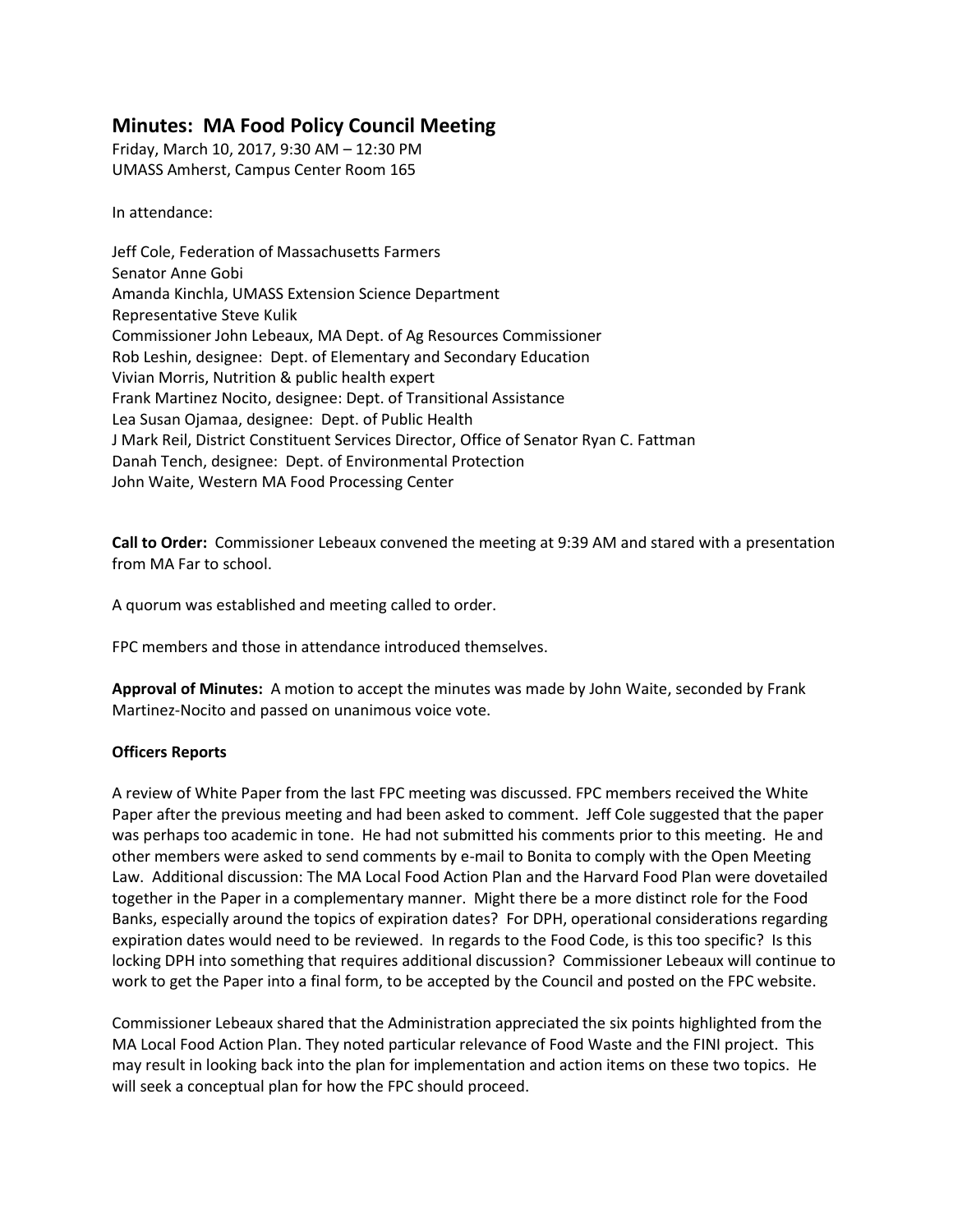#### **Program**

# **Deep dive into institutional purchasing of locally grown and produced food:** What actions can FPC members support?

Increasing purchases of local foods is one of the MA FPC priorities that have been elevated to the Administration and General Court: *"Support increased purchases of Massachusetts grown and produced foods. The current focus is to support increased purchases of local foods by state institutions, public and private educational programs, and meals programs. Increased funding for state agency and institutional food procurement and standardized contract language for state and municipal purchasers, are also priorities. "*

**Overview and status of farm to school activities in Massachusetts**: Lisa Damon, Western Massachusetts Director and Simca Horowitz, Eastern Massachusetts Director, MA Farm to School

School gardens, curriculum connections, farmer visits, and farm field trips are all part of the program. Surveys and case studies help to tell the story. USDA *Farm to School* started collecting data about three years ago in a uniform way across the US. *Farm to School* is strong in Massachusetts, with some 422,072 student participants. Massachusetts schools spend more than \$10.2 million on local food annually, which doesn't include activity in higher education and institutions. Massachusetts survey results: Some 62% of surveyed school districts would buy more. Over 25% of farmers surveyed reporting increasing production to meet demand. 83% of the growers surveyed plan to continue institutional sales. 88% of New England distributors believe that their sales of local food to institution will increase.

The *Harvest of the Month* program highlights a local crop each month. Each year the number of schools participating has increased. There is a network with three working groups focusing on policy, education and supply chain. Opportunities for expansion: moving beyond produce and adding seafood through a relationship with the Division of Marine Fisheries is new. Many underutilized species are available and could fit well within nutritional guidelines. Regionally sourced ground beef is another opportunity for protein. There is also opportunity for dairy, whole grains and other local and regional products. *Farm to Preschool* (25% of MA schools are engaged) and *Farm to Summer* (10% of schools have these programs) also present opportunities and a chance to influence the preferences of young eaters. An innovative summer food service model provided food service at farmers markets. It's a direct connection with local growers and families to use SNAP benefits, providing healthy food access for the entire family. Challenges for producers include: price point, distribution, and access to the food service management company market. Challenges for institution include: price point, distribution and yearround availability.

**Case study K-12 - Local purchasing and promotion in schools and the summer meal program**: Madison Walker, Director of Foodservices, Greenfield Public Schools

Greenfield is a self-operated school foodservice business serving 1,100 students per day. The district has a high percentage of free or reduced meals. A personal goal to spend 10% of the budget on local products in three years was met in two years! A larger goal is an all-encompassing nutrition hub of the district to influence how young people think about food. Buying local in MA, New England and a radius of about 250 miles involves a lot of direct purchasing. A local beef and mushroom burger has been developed and plans are for it to be a larger part of the protein purchases. Conventional distributors are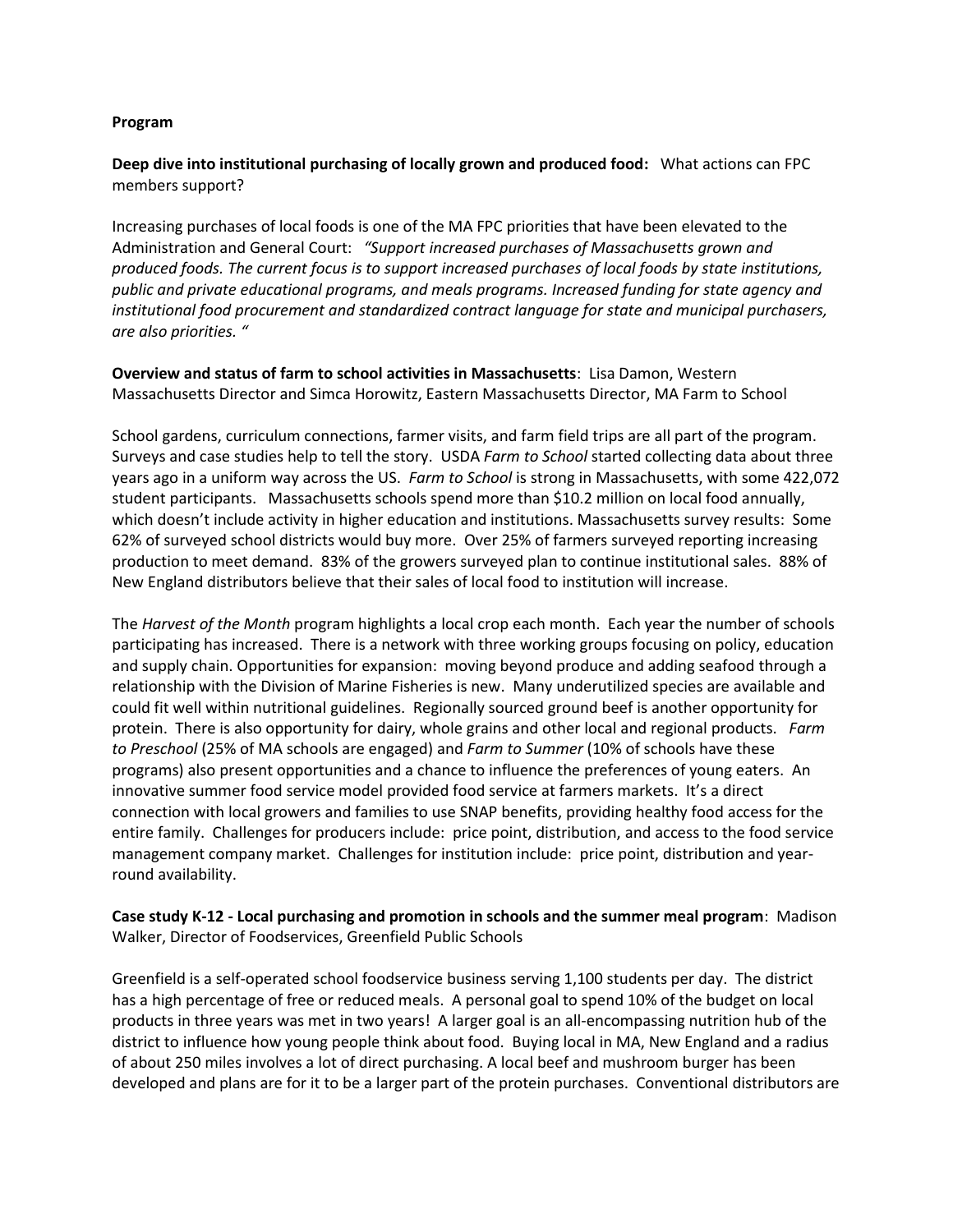asked what they have that's local but they aren't a large part of the ten percent. DoD Fresh is a federal programs used by Greenfield.

Key stakeholders include the superintendent, principals/school administration, food service director and staff, students, parents and community partners. Administration and students both must be on board. Some great community partners, which include the Food Project chef program and a summer farmers market where meals are available with local growers highlighted.

We're composting 75-80% of our waste with a local farmer. Chicopee is a model for a great marketing campaign for students and parents.

Success takes time. Enough time to prepare is critical for success. In Chicopee, it took 20 years for the cultural shift. Local food ingredients take longer to prepare. In some cases, students have only 7 minutes to eat their meal - a major constraint, and money is always part of this conversation. 85% of the budget should be labor and food. Nice to think there is 15% wiggle room but often the 85% is exceeded.

Success is based on increasing budget. Connecting entitlement funds to both lunch and breakfast is important. Additional revenue to add local ingredients into breakfast items, such as muffins is ideal. NY State introduced legislation to incentivize local sourcing. Discussion: Does switching to a different kind of foodservice require capital investment? MA has a state equipment grant that can help with costs. Greenfield has a full service central kitchen model since the local schools don't have operational kitchens.

Discussion: School gardens connect as a learning place tied to curriculum and then utilizing the food in the cafeteria, cooking classes, and food programs. A nutrition hub is a good model to evaluate the image within school. Instructional time in the morning can be used for school breakfast. Some districts have been creative increasing the amount of time for lunch. Can products be made while produce is bountiful and frozen for later use in the year? Chicopee is making large batches and freezing them. Maine is making huge batches of tomato sauces and freezing them. To expand this, partners with storage capacity are important. Questions: As Greenfield has found more creative solutions, how have relationships been with local BOHs? In Greenfield they are great and are useful to partner on health issues. What about food safety concerns using produce from school gardens? If proper growing techniques are being followed, there aren't any issues.

# **Higher education panel, Partnerships that make farm to college successful**

Moderator: Rachel Stoler, Community Health Program Manager, Mass in Motion Coordinator, Franklin Regional Council of Governments

- Joe Czajkowski, Czajkowski Farm and Lakeside Organics of Hadley
- Margaret Christie, Special Projects Director, CISA
- Ken Toong, Executive Director Auxiliary Enterprises and Garett DiStefano, Director, Residential Dining, UMASS Award Winning Dining Services

Rachel provided a background on the Franklin Regional Council of Governments which works like a county government where there is no government. *Mass in Motion* is a major program for active healthy activity and eating, as well as *Communities that Care*, focusing on youth health outcomes. The *Farm to Institution* is critical because institutions service many of the most marginalized populations in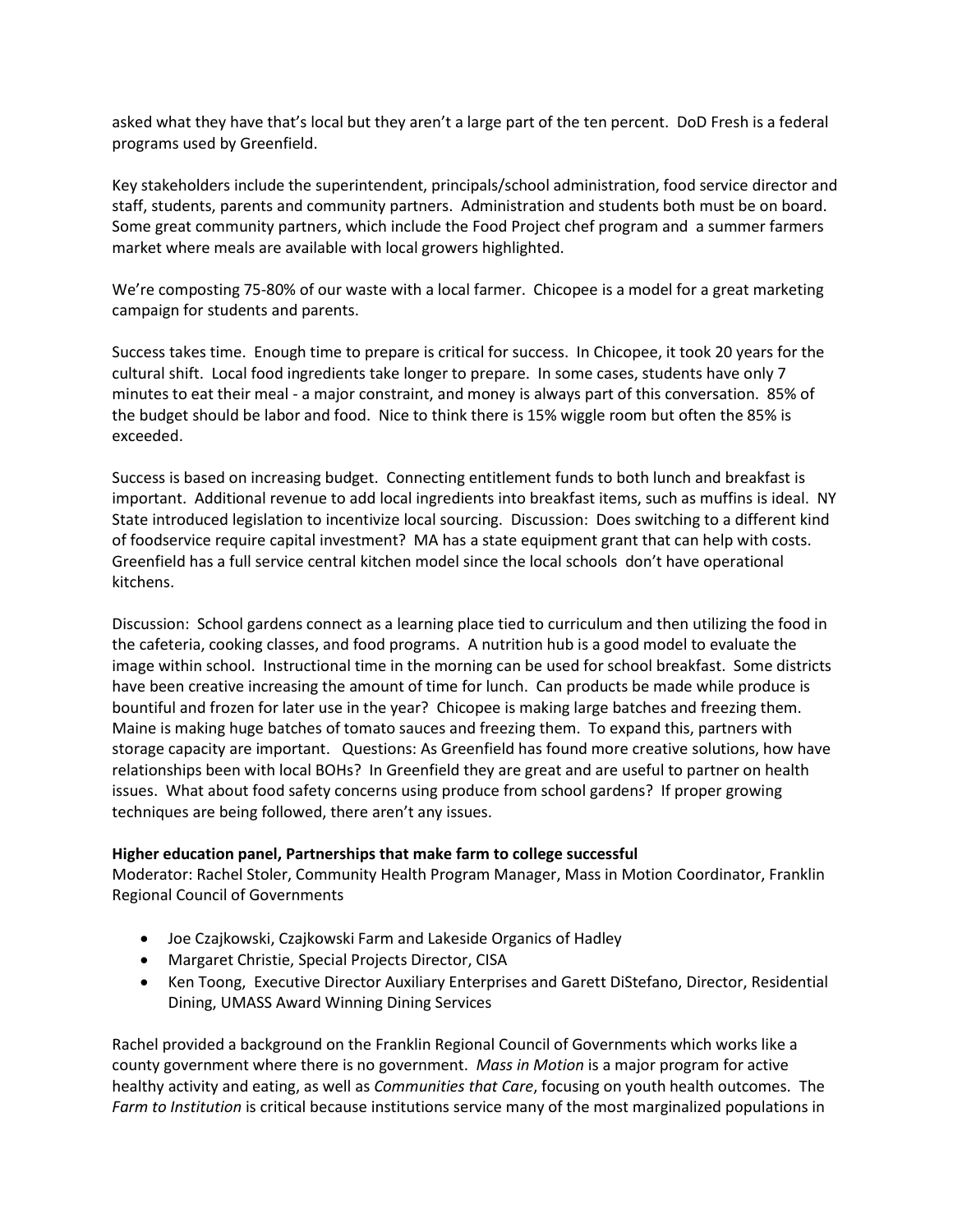Franklin County. Health equity is an important part of the program. On March 29, a gathering of food service directors will focus on procuring and using local foods including a menu costing exercise, a chef demo, and an opportunity for exchanges about best practices.

Joe Czajkowski: All farm food waste is going to go to a local digester producing electricity that can support 800 homes. Farm to Institution is very favorable; we're selling 12 – 15 million pounds and allowed the farm to transition out of 100 years of tobacco to produce. Farm to Institution supports open space and uses less energy for delivery. Schools that do the best are the ones that are the most sincere. UMASS, Chicopee, Greenfield and Worcester have been wonderful to work with. UMASS has made a sincere effort including reviewing seed catalogs and suggesting crops to grow. In addition, the state of MA has been very supportive of this program. Would like to see more with summer feeding programs since that's when growers have the most product. Adding value has been important. Barriers: On the federal level, farm workers cannot touch anything from another farm from a labor perspective, meaning a farmer can't add to products they grow unless the employees are moved to another category. Taking an EBT card means you're in interstate commerce. A lot of growers don't understand what exposure they have to these penalties. Case law in other states has gone in farmers favor. Someone in MA could do a real service by introducing the case law in our Federal Court District. FSMA may make tracking easier, but also complicates things for farmers.

Margaret Christie: CISA strengthens farms and engages the local community for thriving farms in western Massachusetts and connects state consumers with access to healthy food. CISA operates *Be a Local Hero* which has 475 farm and food businesses, 275 of which are retailers and institutions. CISA is responsive to the needs of its members. Technical assistance, training and troubleshooting are part of what CISA offers. CISA has been in operation since 1993 and has many long-standing partnerships. In the wholesale market place, sales of vegies have increased, nearly doubling to 46M while direct sales increased 5M, so growth in the wholesale category is significant. A number of farms have focused on direct marketing as a priority, but as growth in those direct markets have slowed and competition increased, wholesale outlets have become more important to the stability of their business. CISA coordinated a 2015 – 2016 assessment of the wholesale market in the Pioneer Valley. The overall conclusion is that there is a lot of growth opportunity, but it's a fragile market in terms of the global food system. CISA is working with four local colleges in collaborative opportunities to source more local and regional products because they have some simlilarities with the same number of meals (so they have similar scale). Schools are interested to invest in infrastructure e.g. sinks, more counter space, and staffing - training, additional staff and supports. If you're selling more meals you have a larger budget and are serving more kids. Serving more students with less administration is being challenged on the federal level. The creativity of foodservice directors is always impressive.

Expanding school breakfast should be a priority. Colleges are thinking about it too, including getting more students on the food plans. On-going support from CISA, Farm to School and other groups is expensive. Providing more support would be good.

Food safety regulations need to be scale appropriate and based on science. Not all local BOH have this expertise. There is a nice concentration of people who are interested in making this work.

Ken Toong and Garret DiStefano have a number one ranking in the US for college foodservice, with a food budget of \$25M including \$3M for food from New England. UMASS is part of the *Real Food Challenge* and the *New England 50 by 2060 vision*. UMASS talks about sustainability with parents and students, who appreciate a focus on local. UMASS budget: if there is anything remaining, it's used to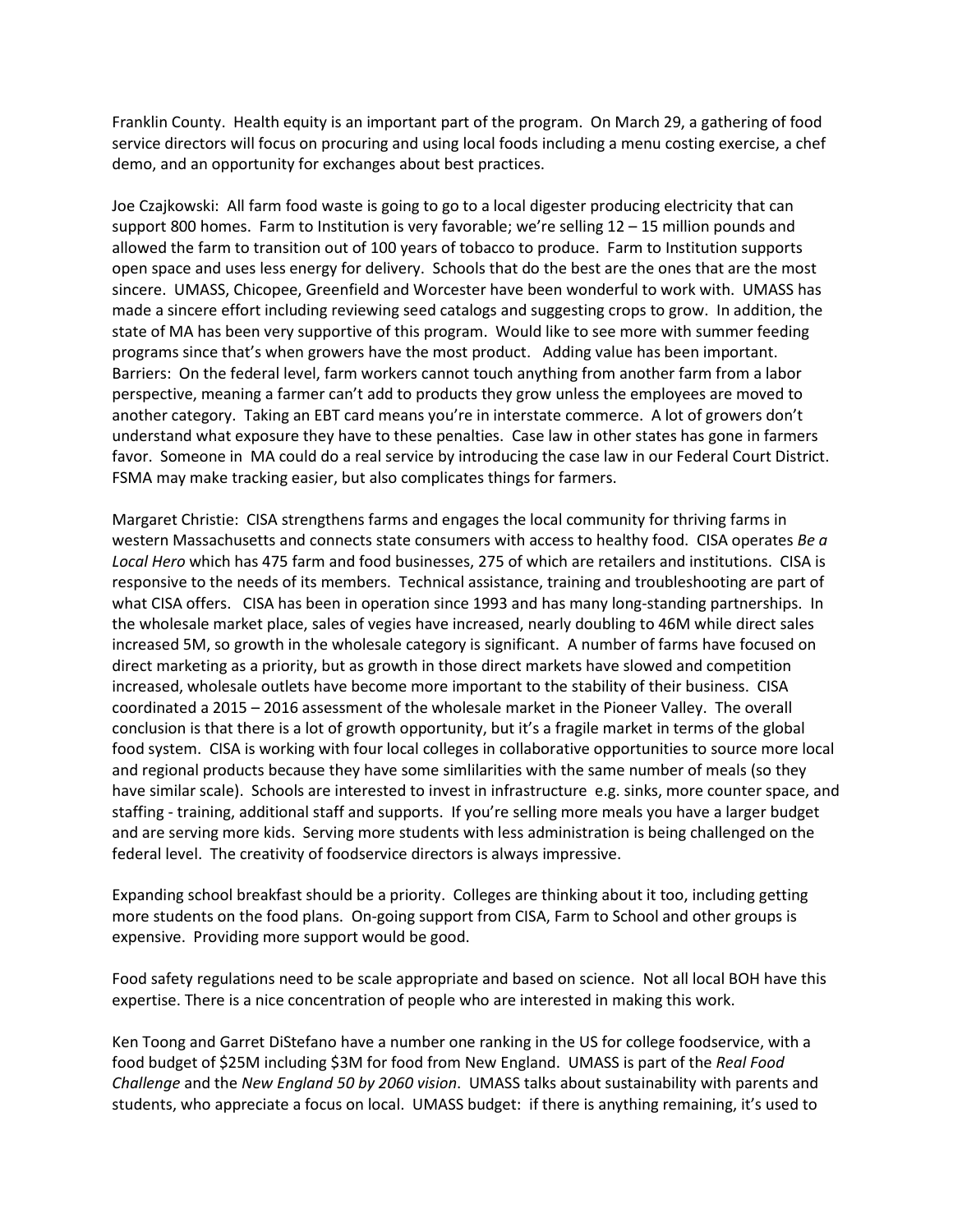build future programs. Students are surveyed twice each year. Food satisfaction is very important as well as is the power of food to build community and wellness. Local healthy sustainable purchasing has been increasing, with a goal of 84% foods being local by 2020. Students are eating more plant based proteins and local produce, local meat, dairy (working with Walden Farm) and some chicken as well. A strong relationship with our local farmers has been key. The market was flat in terms of increase in number of students but there is double digit growth in demand for local food. For the students, the number one priority is humanly-raised, followed by local.

U-Mass spent \$2M buying chicken last year. This year's focus is on poultry processing and marketing. Processing is an issue for protein providers. This is a supply side issue where more capacity/faster processing is needed. Farmers now grow birds that are bigger than what we need. There are some 18,000 birds a year are being processing in MA. UMASS could go through that amount in two weeks. If prices can come down with more efficiency, farmers should be able to sell the smaller birds that we want.

UMASS is starting a delivered meal/food program called *UMass Fresh* which will include a high amount of local ingredients. UMASS is a nine month business with lower participation in the summer, but that's when growers have lots of produce. *UMASS Fresh* will be promoted to alumni. Frozen items can be used throughout the year. The company Little Leaf, out of Fort Devens, is doing in-house growing. Price is right behind quality. UMASS is planning for 1,000 *UMASS Fresh* kits by the fall, while they are now doing about 200 per day. The program takes advantage of UMASS culinary excellence. Consumers at UMASS are eating 21 pounds of fish per year, seven more than the general public. Goals: Double poultry consumption and increase NE- sourced dairy (30% of produce is now locally sourced).

Discussion: How can the FPC be of assistance? UMASS: The simpler it is to do business with the farmers the better. FSMA is under the guise of food safety, but it looks to be excessive, especially in relation to the risk. Joe Czajkowski mentioned 150 new pages of regulations at the federal level, "if you're actually doing the work, it's confounding and the regulations are not consistent." Almost a third of Joe's time is spent on regulatory issues. Now farmers are going to have pesticide masks checked by physicians to see if they fit properly. Suggested that MA challenge some of the federal regulations in court, some of which were written in the 30's and out of sync with current markets. For example, USDA is encouraging food hubs which at the farm level conflict with labor laws.

UMASS has a student farm program which students need to apply to and which provides food to the dining services. Students run the farm and do all the business and production planning. It's a three semester program including working with dining services and their chefs. The garden program also sells to Big Y. It is USDA Organic and in two locations. There are also five permaculture gardens on campus that provide food to the campus.

# **A review of current legislative priorities and recommendations for moving forward:** Lisa Damon and Simca Horowitz

There are policies to support expansion of *Farm to School*. There are many places within the food plan that make recommendations for expansion of *Farm to School* activities. There is pending legislation – farm to institution bills were passed recently. The national Farm to School network has info on all state legislation. This doesn't include the appropriation process.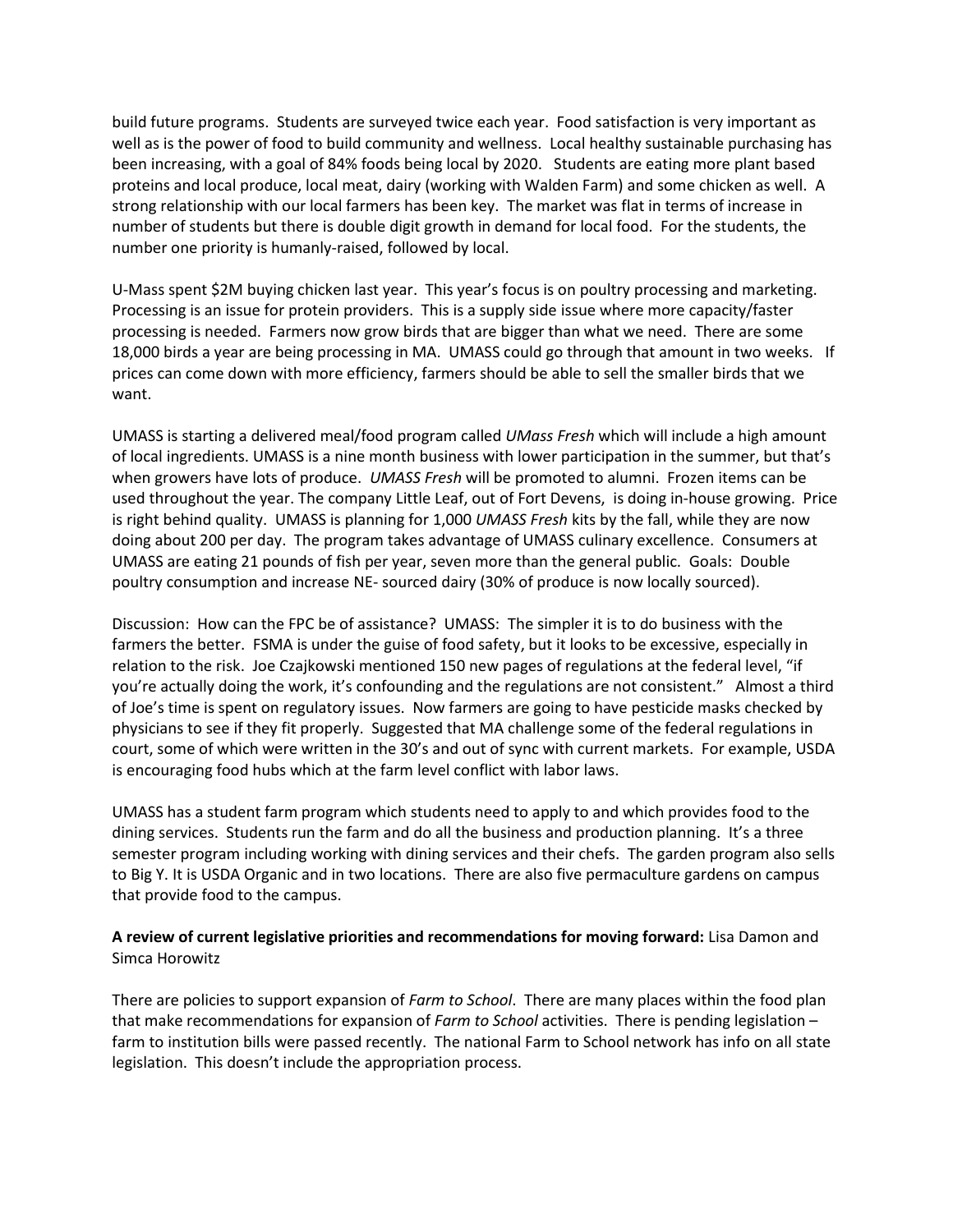Looking ahead, other states are working on these topics and have successful strategies and solutions. Supporting technical assistance is a focus by many states as well as *Farm to School* grant programs for schools.

Not all school foodservices have a strong relationship with their local BOH. There is a lack of awareness that there is standard guidance of food safety guidelines from USDA. We heard this lot from educators in the school garden area. Guidance and technical assistance for local BOHs would be very helpful.

Q. Should/can DPH have a policy that produce from school gardens is designated as an approved food source?

It's important to educate boards of health and foodservice directors about garden produce. *Seeds of Solidarity* has a book about this for foodservice directors.

Ken Toong suggested brainstorming for a protocol to work with local farmers through a more formal agreement such as a multiyear MOU, rather than a handshake. UMASS uses Fresh Point for produce and can dictate the amount of local, and UMASS purchases up to 25% of the produce directly.

Discussion: Can the farm season be expanded using frozen products? There has to be open and fair competition in the bid language. It is happening in MA but not at scale. Issue at Federal level is volume of food/contracts. National companies who supply helped write the bid language, which is skewed to huge volumes which means the quantities required to get into the commodity program is generally well beyond the means of local businesses such as the Western MA Food Processing Center, who has blast freezing capabilities. However broccoli looks like an opportunity. There are warehouses where other commodity items are stored that might support this. Food for schools used to come to four regional warehouses with monthly deliveries. Now the food goes through conventional distributors and there are more frequent deliveries.

Regulatory issues are an enormous issue for farmers. Regulations are not applied consistently over time or over geographic region. The farm labor issue is that ag workers aren't subject to overtime. So differentiating farm work versus non-farm work is critical. There is no intrinsic reason that farm workers shouldn't get overtime. But Americans aren't willing to pay the price for food that would be required. It's more than a regulatory issue and we need to acknowledge the larger issue about the price of food and what we are willing to pay as a society for it.

The MA School Building Authority (MSBA) is a program that is fully funded through a portion of the state sales tax and is under the State Treasurer. Are there criteria that would help insure that new kitchens are full service? Is it part of the evaluation criteria? This is a state agency that hasn't been part of the conversation. It also relates to the school garden and having an exterior water source.

What abilities do schools and institutions have to NOT just take the low bid? Within the bid, scoring criteria may include location to the school, although price is a point that might be weighted more (compared to number of trucks in a fleet), but it's not the only factor used to make decisions. Within the RFP for K -12, it's often just price. A lot of schools have been using the same criteria for a long time, and don't have information on how to write a bid effectively to increase local procurement, instead of just the working with a broad line distributor.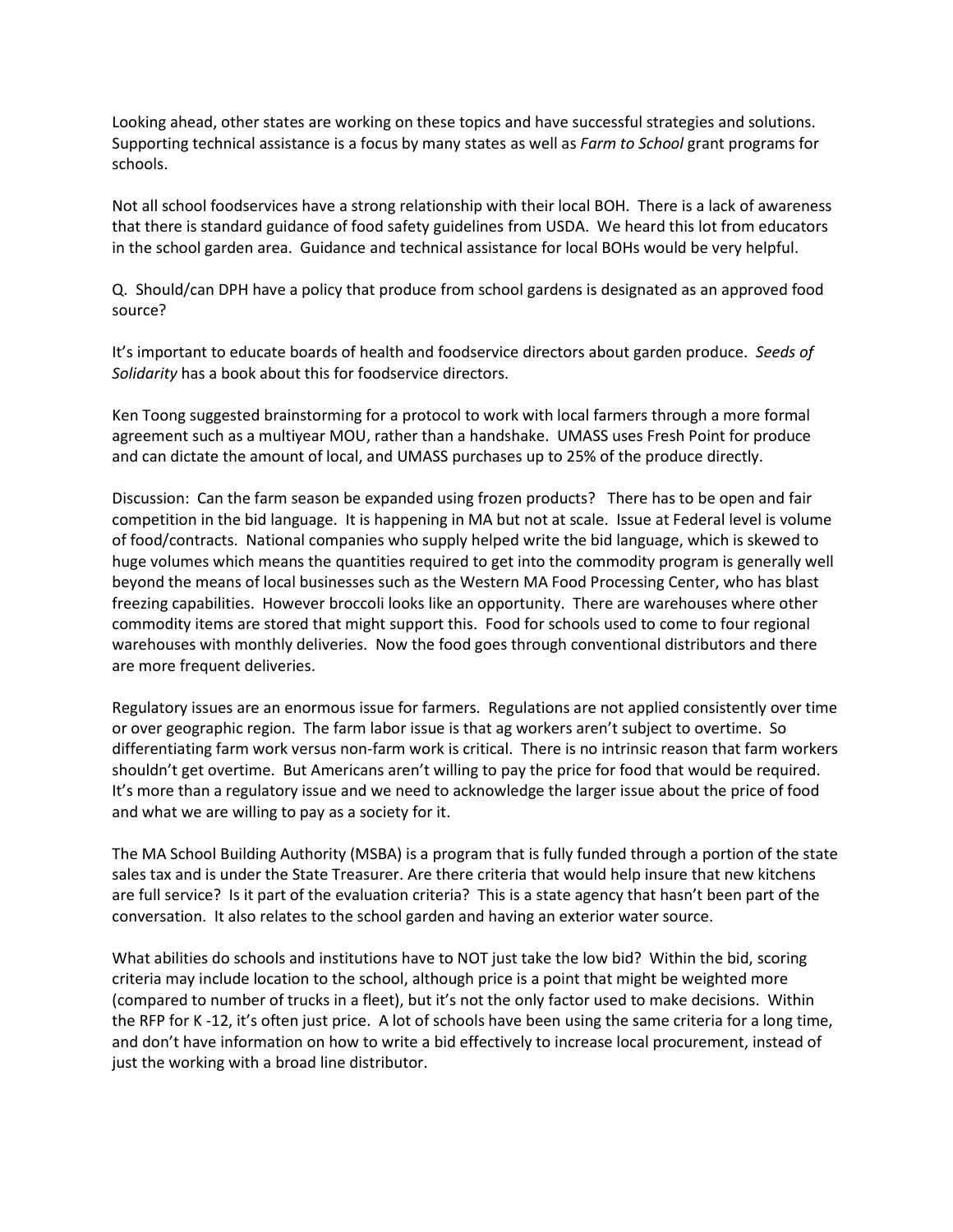Related announcements: MDAR will check with Crop & Pest Services regarding the federal worker act and annual application fit testing. The Food Safety Modernization Act is under FDA. States can choose to have FDA do all the assessments and inspections OR FDA can approve state designed programs. MDAR taking the lead for a state designed program and was awarded \$3.6 M over 5 years for education, outreach and implementation through MDAR's Commonwealth Quality Program. Expect a state delivered program to be more responsive and relevant to state agriculture. Legislation has been introduced to support MDAR doing inspections with an MOU with DPH for the Produce Rule.

#### **New Business- None**

#### **Old Business**

Mark Reil from Senator Fattman's office mentioned legislation so that food businesses would not be liable for food donations. A committee has been named regarding standardizing date labeling. There is a new house chair for the Ag Committee. Senator Ann Gobi is the senate chair. Representative Kulik shared that the first hearing on the governor's budget will occur this week. One will deal with agencies. The house will be gathering input from those hearings to release a budget on April  $12<sup>th</sup>$  for debate. This includes earmarks for *Buy Locals* and Farm to School, typically part of the amendment process.

#### **Announcements**

April 4, Agriculture Day at the State House

Upcoming FPC meetings:

Friday May, 19, 2017, Fish and Wildlife headquarters, Westborough: Focus on infrastructure,

Friday, July 21, 9:30 – 12:30: Focus on regulatory issues

September: Focus on FINI

April 5 – 7, Farm to Institution Conference, Leominster, http://www.f2isummit.org/

# **Public Comment**

**Adjournment:** The meeting was adjourned at 12:46. A motion was made by Vivien Morris, seconded by John Waite and passed unanimously.

# **MASSACHUSETTS Farm to School**

**Massachusetts Legislative Review HD.1488 (2017 pending)**